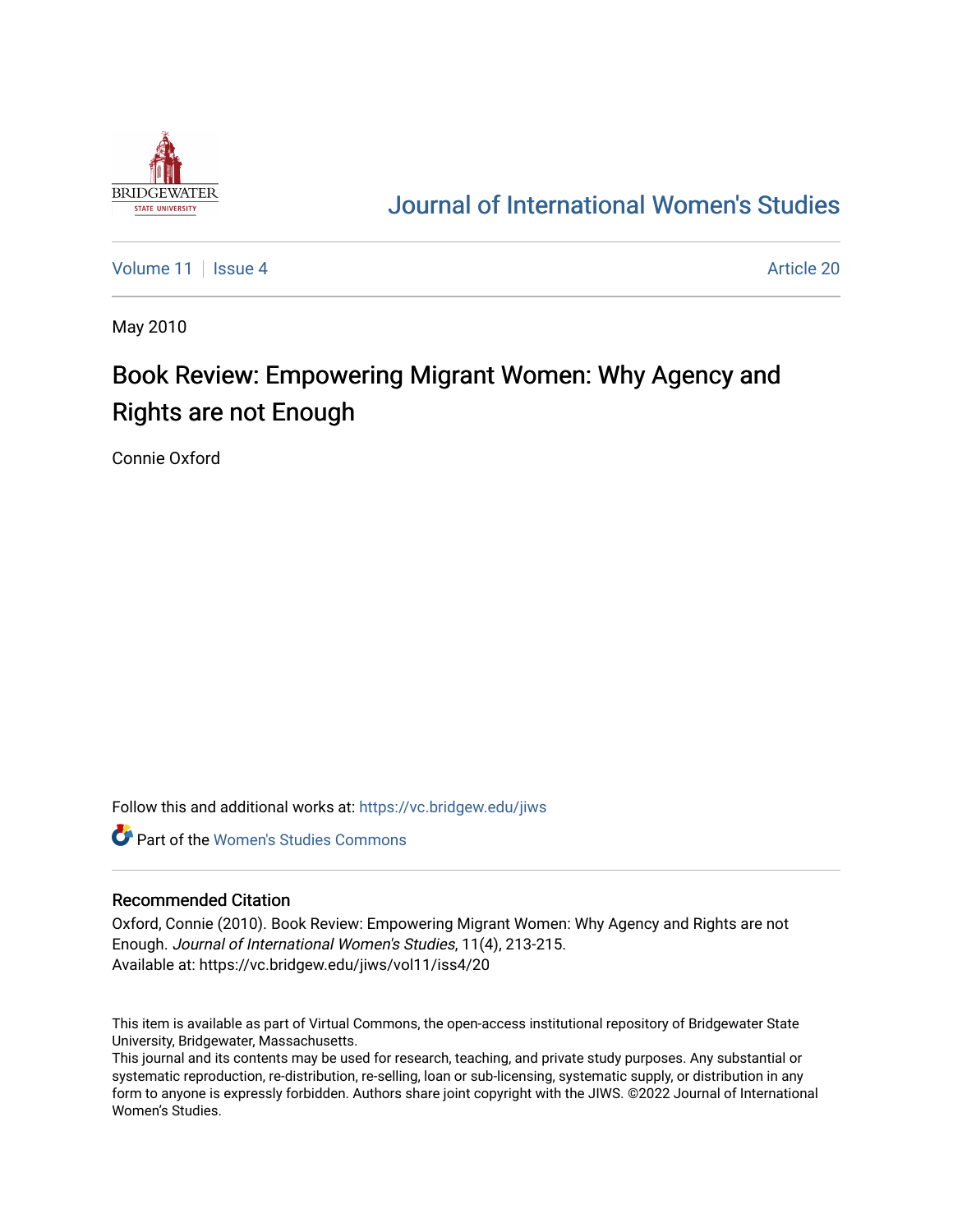#### *Empowering Migrant Women: Why Agency and Rights are not Enough***.**

Leah Briones. 2009. Surrey, UK: Ashgate. 231 pp. (Includes Appendices, Bibliography, and Index). \$99.95 (Hardcover).

### Reviewed by Connie Oxford<sup>[1](#page-1-0)</sup>

The structure-agency dilemma that has puzzled theoreticians of social life is as intrinsic to intellectual pursuits as the chicken and egg question is to anyone who has ever tried to trace the origins of a living thing. In *Empowering Migrant Women: Why Agency and Rights are* not *Enough*, Leah Briones makes both a theoretical and an empirical contribution to academic debates about structure and agency through a case study of Filipina overseas domestic workers (which she refers to as FODWs) in Paris and Hong Kong.

Briones' theoretical contribution is born from her marriage of Anthony Giddens' structuration theory with Martha Nussbaum's capabilities approach. Briones draws heavily from Giddens' contribution that understands human action in the context of structural opportunities and constraints while expanding his ideas by "shifting the analytical focus from looking at agency within a structural context to that of agency within its own agentic context" (10). Doing so, she argues, creates an understanding of people as "subjects" who are more "capable." (10). This move makes way for Nussbaum's capabilities approach that sees development " . . . in terms of quality of life and what people are able to do and be, rather than a measure of how many resources people have or are given by the state" (14). Together, the work of Giddens and Nussbaum allow Briones to advance a "holistic approach to agency" (4) and term what she calls the capable agency approach (CAA). She sums the CAA as follows:

The main hypothesis is that agency requires capability to successfully mediate victimization; agency in itself is insufficient. In practical terms, this means that while protecting rights doesn't guarantee livelihoods, protecting livelihoods creates the opportunity or capability for securing rights" (4).

Briones' CAA provides a springboard from which she delves into a range of literatures that address structure and agency such as migration studies, feminist theory, ethnography, global studies, and labor studies, all of which should benefit in turn from Briones' work.

In particular, Briones highlights the ways in which the structure-agency debate has played out in feminist migration studies. Migrant women have become fodder for fierce debates about women's agency. The lives of trafficking victims/survivors, mail order brides, refugees and asylum seekers, and as showcased in this book – domestic workers, are central to feminist scholarship that tends to be bifurcated in its approach to migrant women. These women emerge as either victims of horrific global and economic structural circumstances or free-standing agents who transcend social structures and demand rights as mobile subjects. Herein lies the force of Briones' contribution: rightsbased discourses are limited for those whose livelihoods are inextricably linked to access

Journal of International Women's Studies Vol. 11 #4 May 2010 213

 $\overline{a}$ 

<span id="page-1-0"></span><sup>&</sup>lt;sup>1</sup> Assistant Professor of Gender and Women's Studies, State University of New York, Plattsburgh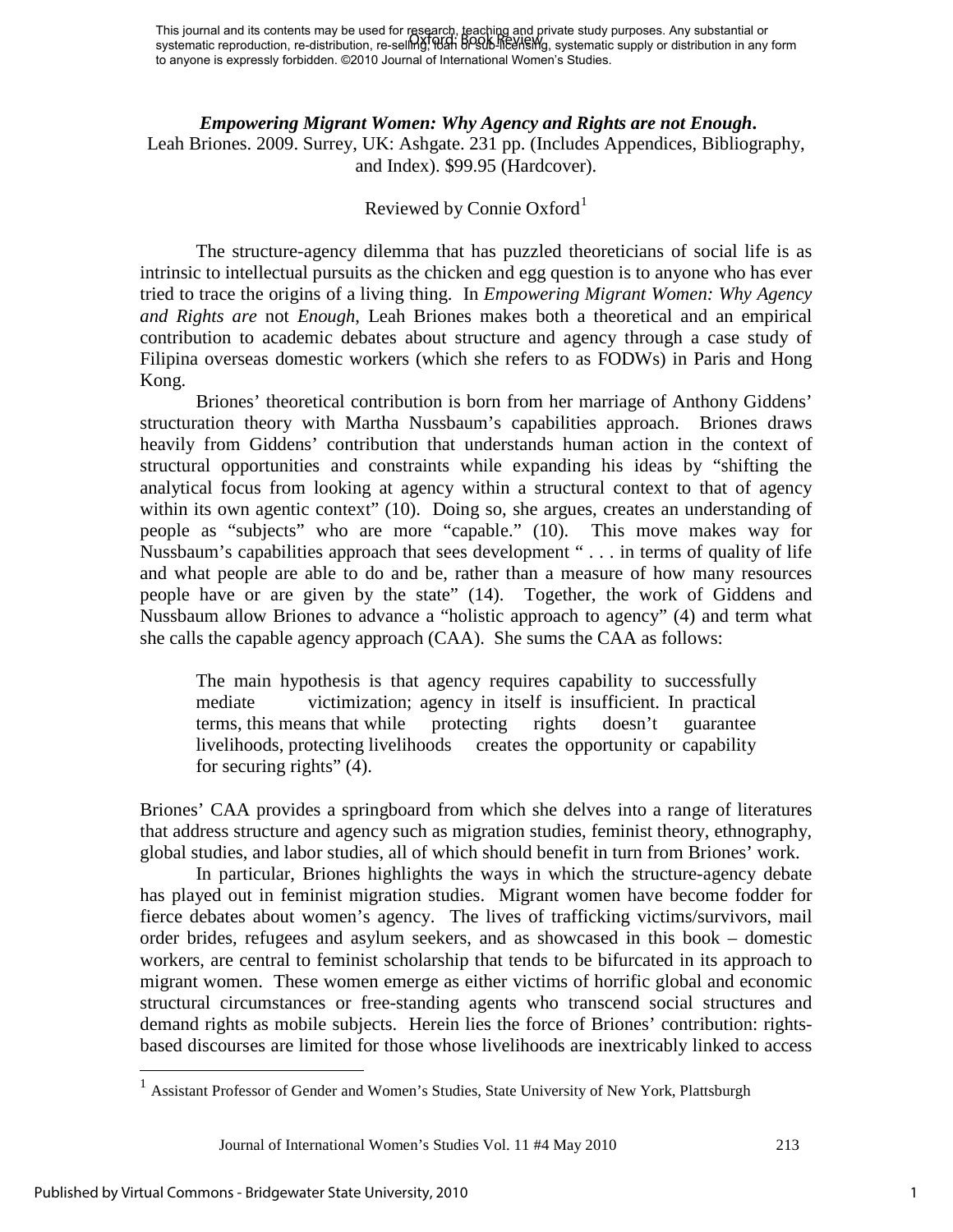to resources. Consequently, agency must be paired with capabilities as both a theoretical tool and as a practical approach for migrant women to realize empowerment. While Empowering Migrant Women provides a detailed survey of the nuances of the structureagency dilemma, it resurfaces throughout the text in ways that make it redundant at times.

Briones' methodology entailed interviews with twenty-four FODWs in Paris and Hong Kong and participant observations with them in their communities as well as contact with local non-governmental organizations (NGOs) that facilitated entrée into FODW migrant networks. The ethnographic approach in this book underscores Briones' argument about agency, rights, capabilities, and livelihood. For example, Felise, a FODW in Paris gave the following account of slavery:

I would say that I have been enslaved because I am no longer in my own country.

. . I am in another country. I have no choice but to follow their own rules and regulations, so in this sense you are slaves here . . . Because of course when you want something very badly – like getting your papers . . . you can't do anything about this. So you just have to painfully wait, not months, but ten years (123).

Unlike feminist migration scholars who equate migrant women with slaves either because of the work itself that they do (e.g. sex work or domestic work, particularly for those who are trafficked) or because of the conditions under which the work is performed (i.e. little or no pay with virtually no benefits), Felise's notion of slavery is tied to the nation-state, one with all-encompassing power that regulates migrants' legal status. Moreover, Felise's narrative of slavery is more closely situated to those of migrants who articulate longing for their homeland rather than economic structures that organize work and how it is performed. This is one of many examples throughout the book where FODWs' understanding of empowerment is not just about rights per se, such as freedom from the working conditions of slavery, but about how a capabilities approach includes a broader range of access to resources, such as legal status in a country, that is necessary for migrants' livelihood. The second half of the text is strong in its ethnographic approach. However, that the interview data comes later in the book coupled with the superfluous reviews of the structure-agency literature undermines the contribution that the FODW case has to offer.

The book is organized into four parts. "Part I: Victims or Victors? Filipina Domestic Workers in Paris and Hong Kong" includes two chapters that survey the theoretical literature on structure and agency and foreground the need for a developmentbased approach to agency and capabilities. "Part II: Agency and Filipina Overseas Domestic Work" continues with the literature from the first section in one chapter and specifically addresses the feminist argument about migrant women as victims in another. "Part III: Agency, Capability, and Filipina Overseas Domestic Workers" situates FODW women's narratives across three chapters that emphasize how the case study of Filipina migrant women contribute to studies of agency and capabilities. "Part IV: Conclusion" ends with a chapter that makes the case for "[u]sing development as the main framework of a transnational approach . . ." (174) to protect FODWs, which could certainly be